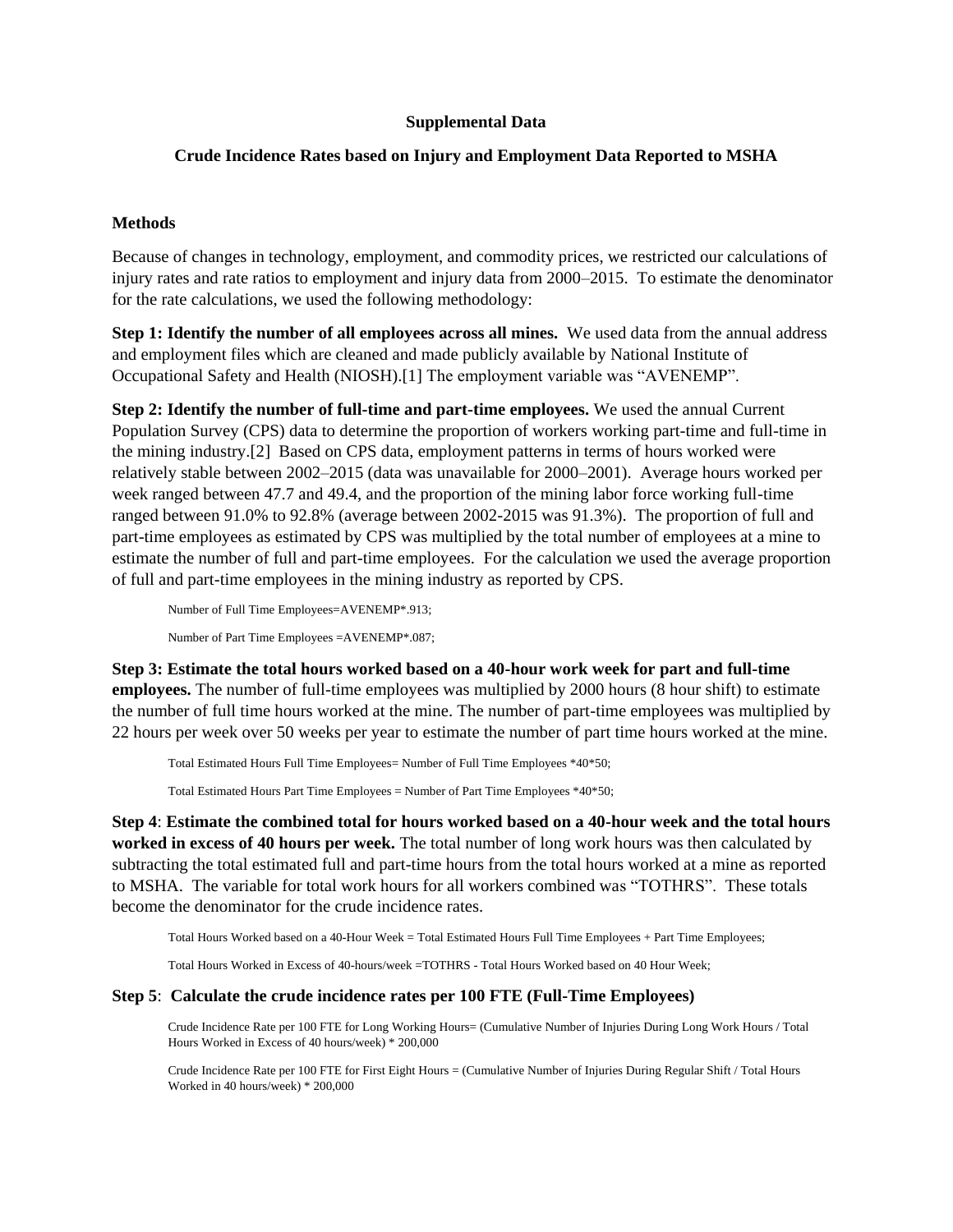### **Results**

The rate ratio of long working hour injuries compared to injuries occurring during the first eight hours of work remained consistently elevated above 1.0 during the last 15 years (Online Only Table 1). Furthermore, the long working hour injury rate per 100 FTE was highest among miners working in metal/non-metal extraction (RR=1.83), in particular, work involving activities such as brine pumping (RR=3.39). The injury rate increased 3.5-fold among office workers when they worked long working hour (0.29 vs 1.01 injuries per 100 FTE).

# **References**

- 1. U.S. Department of Labor. Mine Safety and Health Administration. Mining Industry Accident, Injuries, Employment, and Production Data. Available at https://www.cdc.gov/niosh/mining/data/default.html. Last Accessed December 19, 2017.
- 2. US Department of Labor. Bureau of Labor Statistics. Table 21: Persons at work in nonagricultural industries by class of worker and usual full- or part-time status. Downloaded data for years 2000-2015. Available at: https://www.bls.gov/cps/tables.htm. Last accessed May 31, 2018.

**(See Table Below)**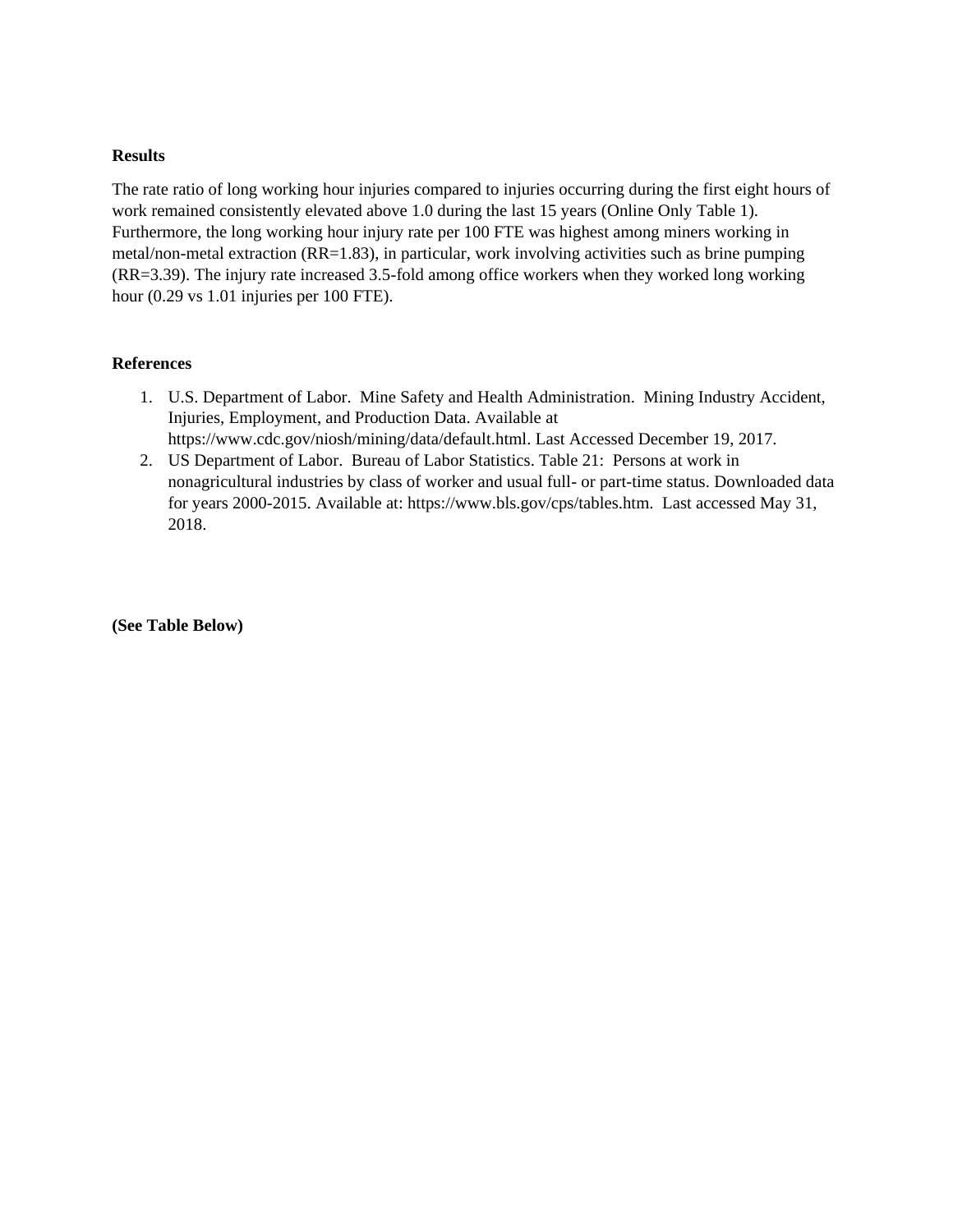**Supplemental Table 1: Estimated Reported Injury Rates Among Miners for Injuries Occurring During the First Eight Hours into a Shift vs Injuries Occurring Nine or More Hours into a Shift, U.S. MSHA Part 50 Program: 2000**–**2015.**

| Year | <b>First Eight</b><br><b>Hours</b> of<br><b>Shift</b><br>Rate per 100<br><b>FTE</b> | Nine or<br><b>More Hours</b><br>into Shift<br>Rate per 100<br><b>FTE</b> | Rate<br>Ratio | <b>Total Estimated</b><br><b>Hours Worked by</b><br><b>Full-Time and</b><br><b>Part-Time</b><br>Employees (w/o<br><b>Long Work</b><br>Hours) | <b>Total</b><br><b>Estimated</b><br><b>Long Work</b><br><b>Hours</b><br>Worked | <b>Cumulative</b><br>Number of<br><b>Injuries</b><br><b>During</b><br><b>Regular Shift</b> | <b>Cumulative</b><br><b>Number of</b><br><b>Injuries</b><br><b>During Long</b><br><b>Work Hours</b> |
|------|-------------------------------------------------------------------------------------|--------------------------------------------------------------------------|---------------|----------------------------------------------------------------------------------------------------------------------------------------------|--------------------------------------------------------------------------------|--------------------------------------------------------------------------------------------|-----------------------------------------------------------------------------------------------------|
| 2000 | 7.51                                                                                | 9.03                                                                     | 1.20          | 380,850,000                                                                                                                                  | 40,283,212                                                                     | 14,301                                                                                     | 1,819                                                                                               |
| 2001 | 7.13                                                                                | 8.25                                                                     | 1.16          | 372,480,000                                                                                                                                  | 40,665,755                                                                     | 13,271                                                                                     | 1,677                                                                                               |
| 2002 | 6.85                                                                                | 8.42                                                                     | 1.23          | 351,758,000                                                                                                                                  | 35,070,817                                                                     | 12,053                                                                                     | 1,477                                                                                               |
| 2003 | 6.45                                                                                | 7.26                                                                     | 1.13          | 336,700,000                                                                                                                                  | 36,021,106                                                                     | 10,859                                                                                     | 1,308                                                                                               |
| 2004 | 6.31                                                                                | 6.55                                                                     | 1.04          | 345,100,000                                                                                                                                  | 41,853,834                                                                     | 10,885                                                                                     | 1,370                                                                                               |
| 2005 | 6.15                                                                                | 6.36                                                                     | 1.03          | 361,752,000                                                                                                                                  | 46,153,794                                                                     | 11,132                                                                                     | 1,467                                                                                               |
| 2006 | 5.84                                                                                | 6.15                                                                     | 1.05          | 369,678,000                                                                                                                                  | 46,802,023                                                                     | 10,791                                                                                     | 1,438                                                                                               |
| 2007 | 5.57                                                                                | 6.72                                                                     | 1.21          | 368,636,000                                                                                                                                  | 43,764,722                                                                     | 10,262                                                                                     | 1,471                                                                                               |
| 2008 | 5.33                                                                                | 6.14                                                                     | 1.15          | 371,450,000                                                                                                                                  | 43,319,003                                                                     | 9,902                                                                                      | 1,329                                                                                               |
| 2009 | 4.84                                                                                | 6.13                                                                     | 1.27          | 333,374,000                                                                                                                                  | 31,137,968                                                                     | 8,071                                                                                      | 954                                                                                                 |
| 2010 | 4.61                                                                                | 5.28                                                                     | 1.14          | 333,582,000                                                                                                                                  | 38,120,142                                                                     | 7,696                                                                                      | 1,006                                                                                               |
| 2011 | 4.51                                                                                | 5.04                                                                     | 1.12          | 354,836,000                                                                                                                                  | 43,244,522                                                                     | 7,997                                                                                      | 1,089                                                                                               |
| 2012 | 4.27                                                                                | 5.94                                                                     | 1.39          | 351,414,000                                                                                                                                  | 35,025,727                                                                     | 7,497                                                                                      | 1,040                                                                                               |
| 2013 | 4.10                                                                                | 5.71                                                                     | 1.39          | 341,580,000                                                                                                                                  | 34,944,606                                                                     | 6,996                                                                                      | 997                                                                                                 |
| 2014 | 3.99                                                                                | 5.66                                                                     | 1.42          | 336,736,000                                                                                                                                  | 36,235,063                                                                     | 6,722                                                                                      | 1,026                                                                                               |
| 2015 | 3.83                                                                                | 5.94                                                                     | 1.55          | 308,986,000                                                                                                                                  | 30,730,650                                                                     | 5,924                                                                                      | 913                                                                                                 |